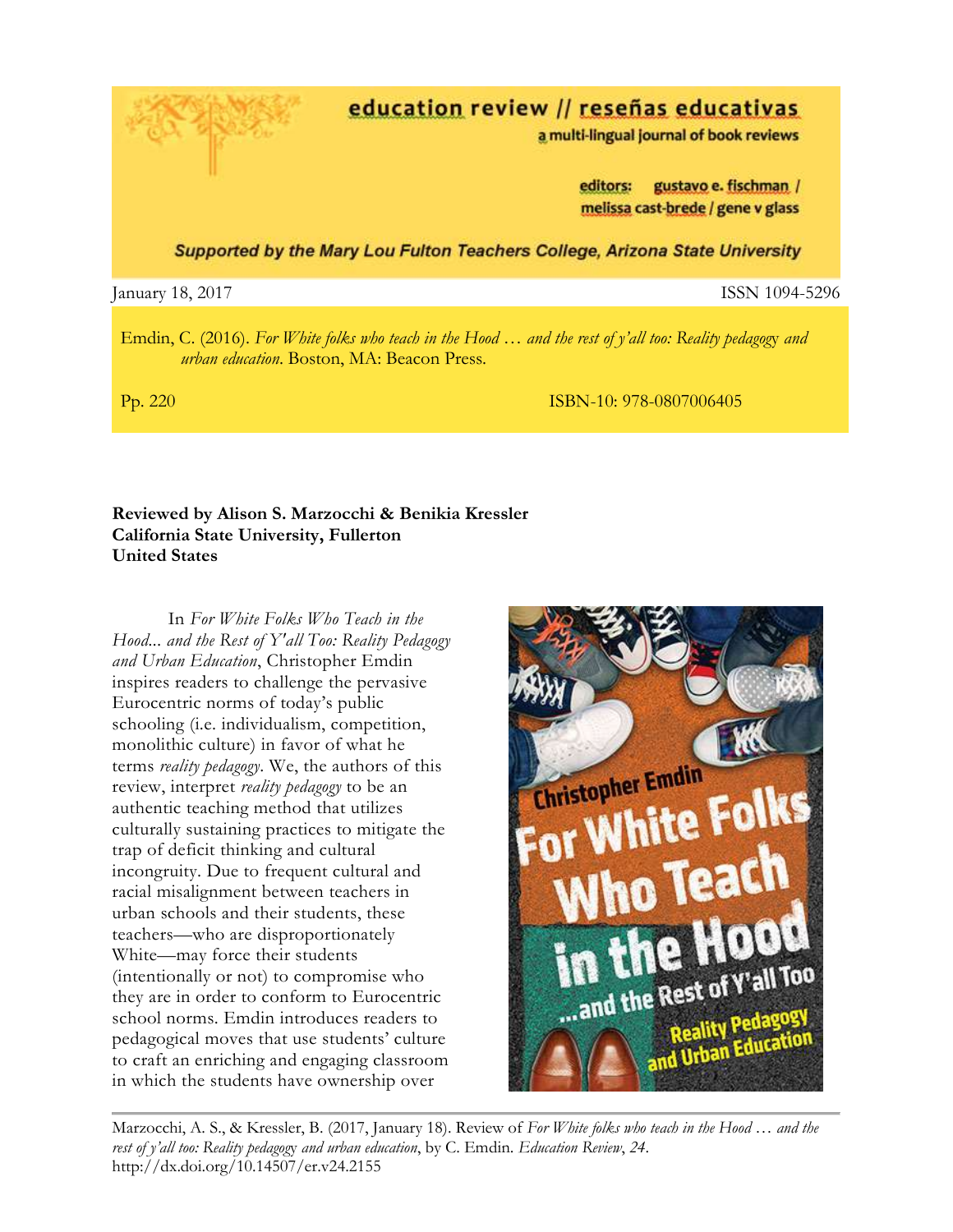their own education. The call to embrace the complexities of our students' lives and use their unique experiences to enrich their learning in our classrooms is clear throughout this text. By the end of the book, readers will rethink what it means to be an effective educator.

#### **Key Contributions**

The first compelling contribution Emdin provides is the coining of the term *neoindigenous*. Arguably, most North Americans are familiar with the term *indigenous* as it relates to First Nations or Native Americans. Indigenous people are defined as "people whose existence in a certain geographic location predates the region's conquering or occupation by colonial powers" (Emdin, 2006, p. 8). Indigenous people are separate from those in positions of political or social power within the region. Strong evidence of this separation between those in power and indigenous people is the current Dakota Pipeline protests (Democracynow.org; Hayes, 2016; NPR.org). Native Americans are fighting powerful institutions to keep their land and their water as well as their lives. Although not the most encompassing definition, this broad description illuminates indigenous people's close connection to land, the act of being physically and mentally colonialized, and their distinction from those in positions of power. Emdin believes that if geography were removed from the definition, the same description can be used to describe historically marginalized urban youth, such as African Americans. Consequently, he coined the term *neoindigenous* because it positions historically marginalized urban youth in the greater context of displacement, colonization, and oppression. Thus the term neoindigenous connects the experiences of urban youth with that of indigenous people. In gaining understanding of Emdin's term neoindigenous, we, the authors, recall former students expressing a sense of

disconnect with school because they did not see how it related to their "real lives" nor did they feel that most school personnel cared about them personally. Our former students who felt the least personal connection to their school environment and curriculum were often the students who found themselves perpetually punished for challenging school norms or who disengaged with school entirely. When one examines this classroom situation within the larger socio-political environment in which these students live (i.e. historically on the margins of society, low-income neighborhoods, high unemployment, poor healthcare, food deserts, etc.), the term neoindigenous helps to capture urban youth experiences.

Another key contribution of *For White Folks* is Emdin's rich descriptions of several tools—termed "The Cs"—for enacting *reality pedagogy* with neoindigenous youth*.* These tools include **cogenerative dialogues** (carefully facilitated student advisory boards called cogens), **coteaching** (engaging cogen members in teaching lessons to their classmates), **cosmopolitanism** (building a classroom environment in which students feel responsible for each other's learning), **context** (immersing oneself in the students' community and bringing artifacts to the classroom), **content** (expanding subject matter knowledge to accommodate fully engaged students), **competition** (supporting students' participation in rap battles based on the course content), **clean** (valuing and respectfully emulating the fashion and aesthetic sense of students), **code switching** (valuing student natural vernacular and teaching them to adapt it to appropriate discourse patterns in different settings), and **curation/computing** (valuing student knowledge of social media and teaching them to use it as a learning tool).

Emdin masterfully highlights the problematic nature of status quo teaching in urban schools (i.e. focusing on perfect lesson planning and teacher-centered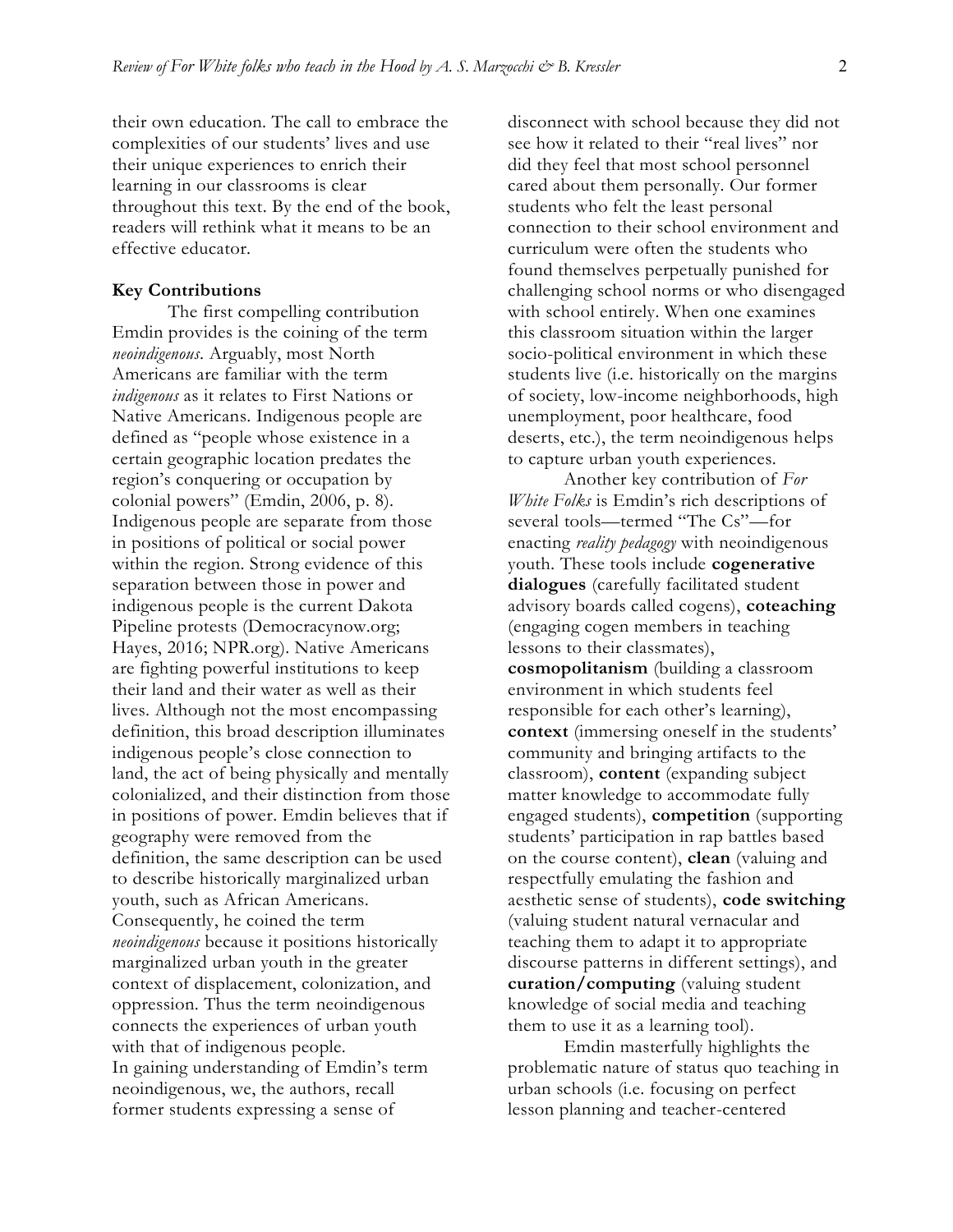instruction, specifically the issue of rendering the neoindigenous invisible and suppressing their culture). Due to racial and cultural misalignment, White teachers often fall into this pedagogical trap when attempting to educate historically marginalized students in urban schools. Emdin cautions readers that cultural differences between teachers and students will multiply if they are not purposefully addressed. These teachers may see themselves as kind-hearted with the best intentions to educate their students, while unintentionally ignoring (or worse, suppressing) their students' culture. This could dangerously send a message to the neoindigenous that their culture is not valued and that success is marked by "making it out of the hood" (p. 177). On this front, Emdin would agree with author and journalist Ta-Nehisi Coates (2014) who highlights the need to shift the narrative of urban student success away from "leaving the hood." Instead, Emdin suggests we should embrace the histories and strengths of students' communities. In doing so, students will learn that smartness is not defined by the act of forfeiting oneself to conform to the dominant culture. Fortunately, *For White Folks* offers implementable suggestions to embrace neoindigenous culture. Emdin shows us that lessons about teaching can come from unexpected sources such as churches, barber shops, hip hop shows, rap cyphers, etc. The suggestion that effective teaching of the neoindigenous requires active involvement in students' communities increases attention to the value of students' culture in shaping pedagogy. We must look outside of our college education for lessons on how to teach urban youth. By asking *What is successful in urban communities?* we can find valuable tools to increase achievement in the classroom. When the neoindigenous are engaged and invested—both in the content and the classroom community—academic performance will follow. Emdin summed up

this process best when he stated, "in the neoindigenous classroom, collective effervescence is reached when the joy of teaching matches the joy of learning and a truly cosmopolitan space is created" (p. 147).

### **Addressing Issues beyond the Isolated Classroom**

Emdin provides instructional tools that can be implemented by an individual teacher in an individual classroom; consequently, we question whether this is enough to effect real change in the lives of the neoindigenous. Teachers are overwhelmed by the sheer responsibility of educating all children, in large part, because they work in silos. So we are left wondering: How will these engaging and empowering experiences in a single classroom impact the overall educational experiences of our urban students? How can we collectively address the global issues of educating urban students to effect change at the administrative, policy, and societal levels? Is it possible or even desirable for one teacher to do this work without support?

Ideally, teachers should work as a collective to eliminate the privileging of Eurocentric norms of schooling imposed on urban students at the administrative, policy, and societal levels. We, the authors of this review, are concerned that *For White Folks* may inadvertently reinforce the norm of the egocentric teacher. In this case, it is framed as saving urban students one class at a time. In the introductory chapter titled "Commencement," Emdin criticizes the "teacher hero" working in urban schools. Yet, by working in isolation to implement reality pedagogy, is the teacher not acting as a sort of "hero/shero"? One teacher cannot fix the entire system, and it must be made explicit how we do this work as a collective. In addition, Emdin explains that the neoindigenous are not motivated by individualistic competition in the way that it is fostered in traditional schools. In traditional schools, the goal is for one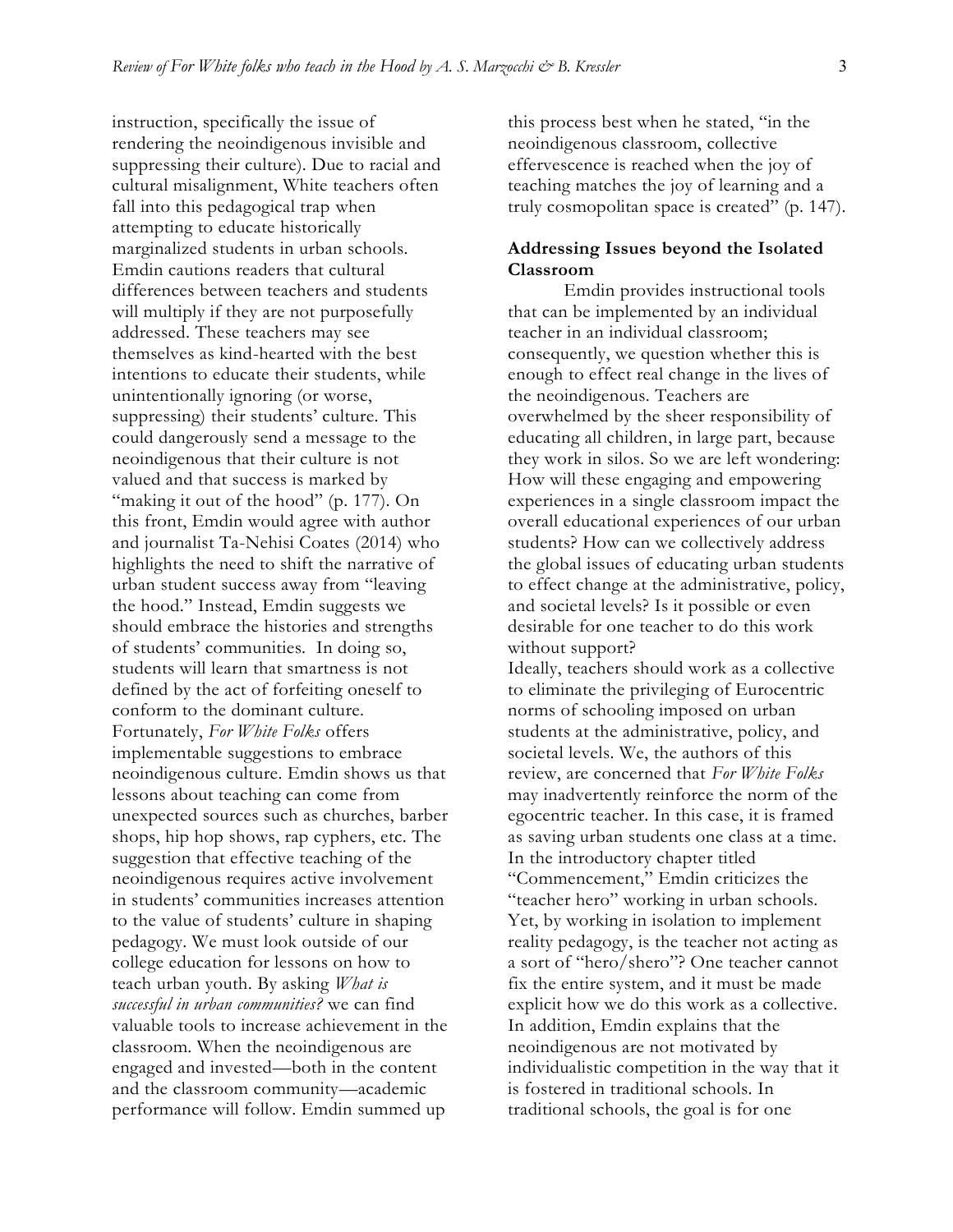student to be better than the others. On the contrary, he explains that the neoindigenous are motivated to succeed when there is a sense of community. For instance, one of Emdin's "C's" is *cosmopolitanism* which involves creating a classroom culture in which each student plays a crucial role in contributing to the collective success of the class. This paints a different picture of a school experience than one in which each student is primarily concerned with her/his own GPA and competitiveness for admission to her/his top college choice. Given this focus on the collective and community within urban culture, why are reality pedagogues working in isolation? Shouldn't teachers share this value of community by engaging in collaborative practices themselves?

Further, even if one classroom successfully enacts reality pedagogy, what happens when students move to their next class? We, the authors, wonder how this would impact students' identities within these schools. We are also concerned about possible disciplinary actions taken against students who speak out against traditional schooling. Without proper supports in place, vulnerable students could be suspended or expelled for exercising their voice. This goes against everything reality pedagogy is built upon. Is it fair for students to navigate such different worlds within the walls of their school without supports in place to protect them?

On one hand, it would be ideal to shift this conversation towards how we can work together to effect change at the administrative, policy, and societal level. In doing so, the positive impact for urban students will be far greater than what one teacher can do in a single classroom. It would also ensure that vulnerable students are able to navigate their learning within a space that nurtures their critical thinking development and distinctive cultural ideas and practices. On the other hand, given that the current state of our education system

involves many teachers working in isolation with students experiencing school failure, there is great need to provide urban students real opportunities for self-actualization and academic success. Perhaps, for now, this can only be achieved at the classroom level.

## **Learning to Navigate Multiple Worlds: Code Switching**

Some of the issues regarding "student navigation" (discussed above) are addressed, in part, by Chapter 10 which is titled "Code Switching." As reviewers, we felt that this was the strongest chapter (and we recommend that hurried readers consult the Introduction, Chapter 1, and this chapter if they have time constraints). Code switching is a linguistic skill which allows a student to retain her/his own cultural language while simultaneously learning to use the language rules and norms of another culture. If a student has the ability to code switch, she/he will be able to verbally navigate different cultural situations without jeopardizing her/his own identity. Teaching urban youth to code switch is a call for what Paris (2012) termed *Culturally Sustaining Pedagogy*, in which students are supported in valuing and maintaining their own identity (which includes their home language) while simultaneously learning the skill of navigating different cultural contexts (i.e. Standard American English valued on highstake exams). Here, Emdin superbly integrates the need for cultural sustainability and for tools to succeed across multiple spaces. He cautions against a classroom culture which claims to embrace the identities of the neoindigenous but does not provide them with the tools to navigate multiple social situations. This sentiment is similar to Delpit's (1993) work in *The Silenced Dialogue: Power and Pedagogy in Educating Other People's Children*, in which she argues the need to recognize the rules of power in schooling and that these rules must be explicitly taught to students in urban schools. To give students the tools to successfully navigate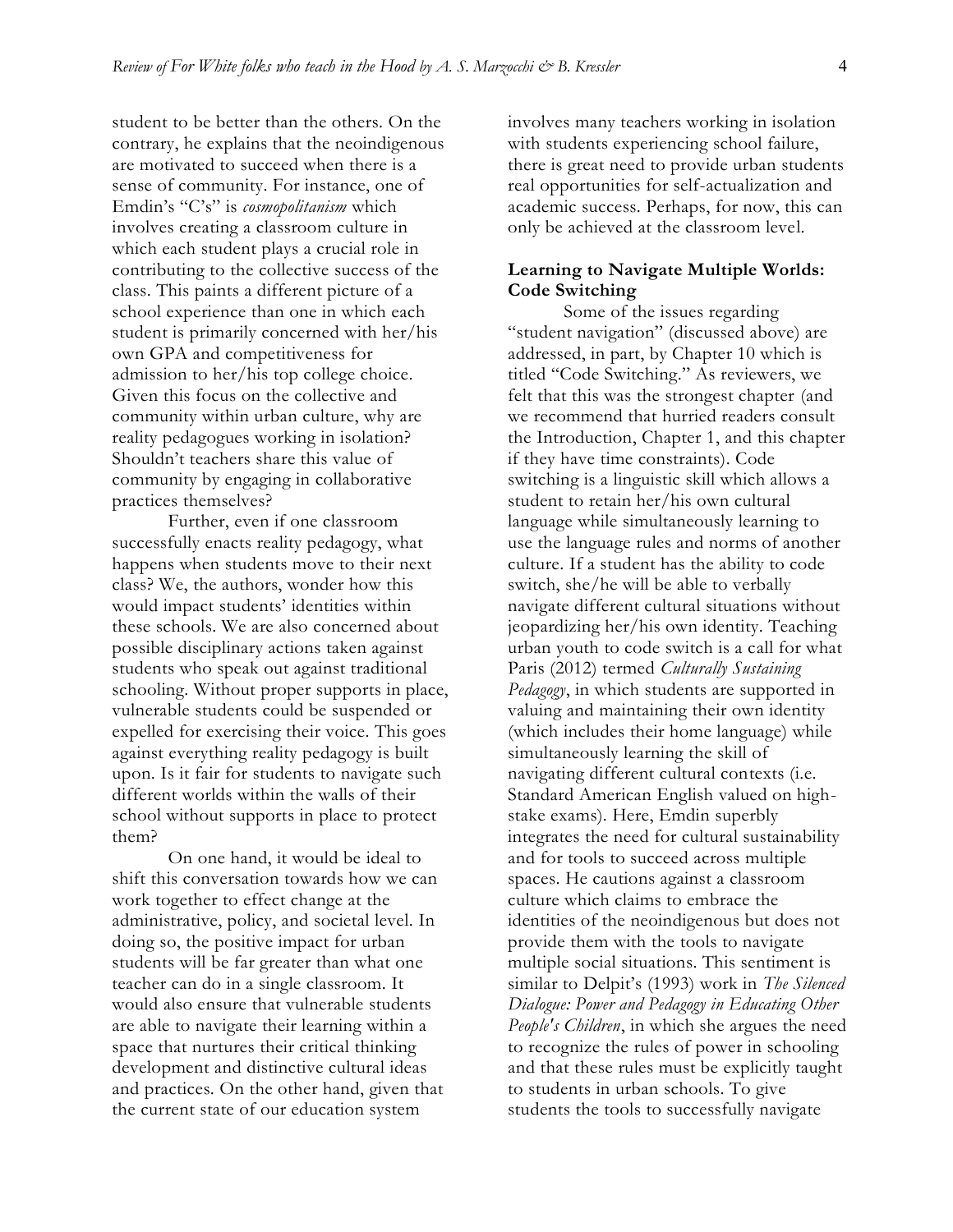the present power structures is starkly different than the hegemony of typical schooling that forces students to conform or risk being pushed out.

In Chapter 10, Emdin highlights the importance of striking a balance. On one side of the scale is traditional urban schooling which rewards students who forfeit their own identities in favor of the valued school behaviors of the dominant White American majority. Doing so forces the neoindigenous to "assimilate into a set of school norms, which requires them to repress their authentic selves" (Emdin, 2016, p. 109). On the other side of the scale is the typical urban classroom which attempts to embrace urban culture but fails in equipping students with the tools to navigate power structures outside of the classroom. Code switching is one way to provide the necessary balance between these two teaching models.

As discussed, vital work in urban education lies in challenging the current failing and persistent norms that hinder the academic achievement of the neoindigenous. However, as we continue to work towards this important goal, we must ensure that our students have the skills to succeed in the 21<sup>st</sup> century. Hence, Chapter 10 is particularly strong because it situates the reality pedagogy classroom in the greater school environment and larger society. It provides a clear picture of how to empower students within our classrooms while also giving them the tools to successfully navigate spaces that privilege Eurocentric values.

#### **Closing**

*For White Folks Who Teach in the Hood*  excels at highlighting the problematic nature of teaching historically marginalized urban students under the current school norms that privilege Eurocentric values. The book features implementable suggestions for engaging the neoindigenous under *reality pedagogy*. As former K-12 teachers of urban youth, we can envision the transformative

impact of implementing "The C's" outlined in this book. For instance, involving students in coteaching could improve the relevancy of the curriculum, increase students' confidence, and foster a sense of student ownership of their learning. Thus, we feel the book is valuable for its intended audience of current teachers in urban schools. As current teacher educators, we also feel the book could also be appropriate for teacher preparation programs. We think it would be particularly beneficial for future teachers to have an understanding of code switching and the importance of allowing students to preserve their individual identities while simultaneously giving them the tools to succeed in American society. We also recommend the book for urban education specialists and researchers, particularly those who self-identity as White. It is important for White stakeholders to better understand the implications of their Whiteness in society as well as how their Whiteness may be misaligned with the cultural and educational needs of their urban students.

Though we wish we could begin to address issues of urban education beyond the scope of the classroom, we recognize the present structural obstacles in doing so. Perhaps Emdin's suggested teaching moves are termed *reality pedagogy* because they are not only grounded in the reality of our urban students' lives but also because they refer to the *reality* of teachers. What can one teacher *realistically* do to enrich the education of our historically marginalized students in urban schools? The reality is that teachers need to develop co-teaching relationships with their students because of cultural mismatch. This book illustrates tangible and authentic ways to begin to do this work. Some of the tools involve teacher actions inside the classroom such as forming student advisory boards, engaging students in coteaching, and giving individual students contributing roles in the classroom. Other tools involve teacher actions outside of the classroom such as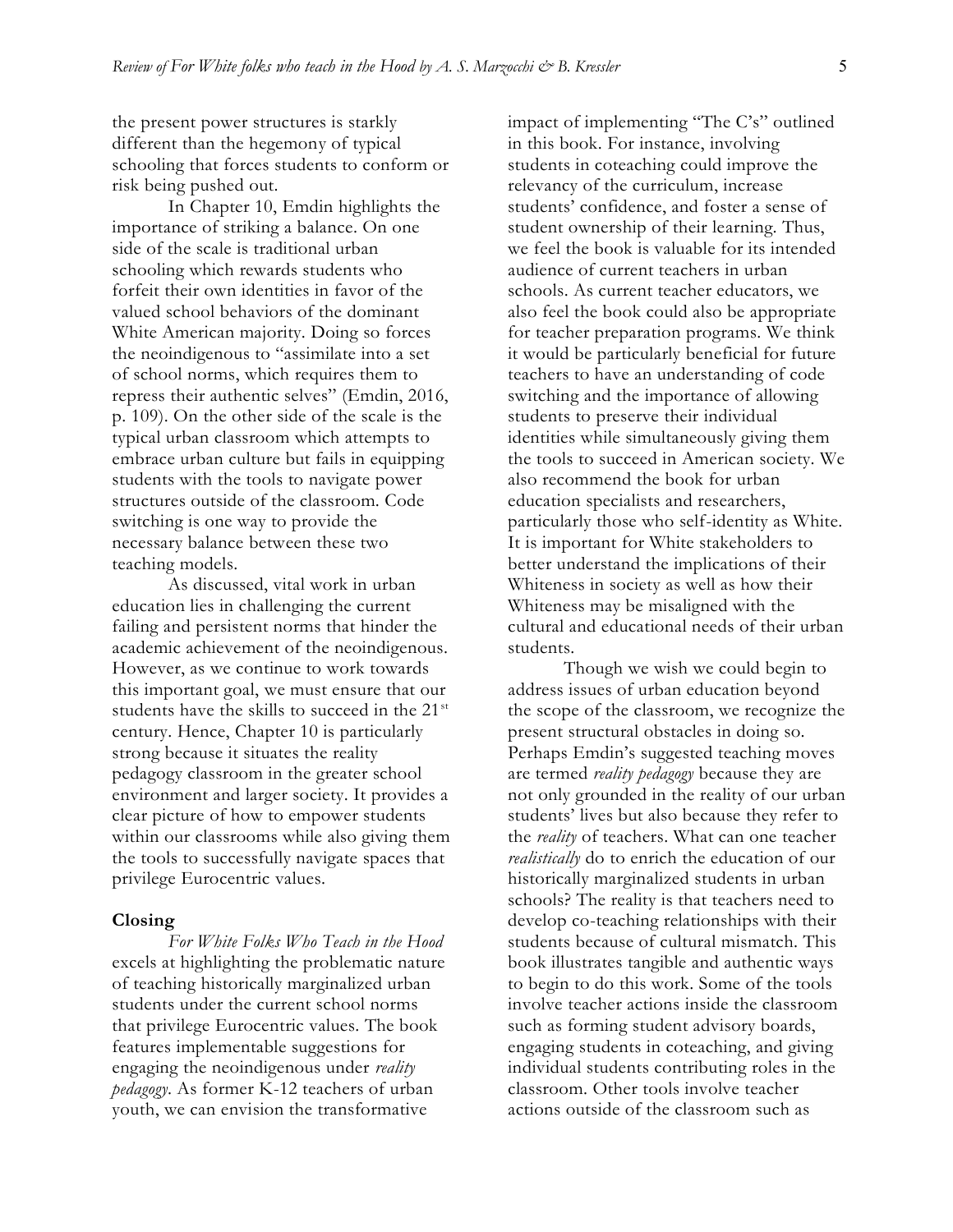immersing oneself in the students' community, gathering artifacts to decorate the classroom, and respectfully emulating urban fashion aesthetic. In summary, Emdin charges urban educators to rethink what

they've learned about "good" teaching. He challenges educators to allow space within our classrooms for urban youth to engage in the education process as leaders and creators of their own curriculum.

# **References**

- Barnard Center for Research on Women. (2014). Ta-Nehisi Coates: Black boy interrupted: American plunder and the incomplete life of Jordan Davis. Retrieved fro[m](https://www.youtube.com/watch?v=XZRHoSySqIM) <https://www.youtube.com/watch?v=XZRHoSySqIM>
- Delpit, L. D. (1993). The silenced dialogue: Power and pedagogy in educating other people's children. In L. Weis & M. Fine (Eds.), *Beyond Silenced Voices Class, Race, and Gender in United States Schools* (pp. 119-139). Albany: State University of New York Press.
- Democracy Now. (2016). Dakota access pipeline. Retrieved from [http://www.democracynow.org/topics/dakota\\_access](http://www.democracynow.org/topics/dakota_access)
- Emdin, C. (2016). *For White Folks Who Teach in the Hood... and the Rest of Y'all Too: Reality Pedagogy and Urban Education.* Boston, MA: Beacon Press.
- Hayes, K. (2016, Oct. 29). Remember this when you talk about standing rock. Retrieved from <http://www.yesmagazine.org/how-to-talk-about-standing-rock-20161028>
- National Public Radio. (2016). Police evict Dakota pipeline protesters. Retrieved from [http://www.npr.org/sections/thetwo-way/2016/10/27/499614734/police-reportedly-arrest](http://www.npr.org/sections/thetwo-way/2016/10/27/499614734/police-reportedly-arrest-dakota-pipeline-protesters)[dakota-pipeline-protesters](http://www.npr.org/sections/thetwo-way/2016/10/27/499614734/police-reportedly-arrest-dakota-pipeline-protesters)
- Paris, D. (2012). Culturally sustaining pedagogy: A needed change in stance, terminology, and practice. *Educational Researcher, 41*(3), 93-97.

#### **About the Reviewers**

**Alison S. Marzocchi** is an Assistant Professor in the Mathematics Department at California State University, Fullerton. Her research interests focus on recruitment and retention of underrepresented students in postsecondary mathematics degrees. Alison, who self-identifies as White, has extensive experience working with urban students through the Upward Bound Program. Before working at the university level, Alison was a high school mathematics and computer science teacher.

**Benikia Kressler** is an advocate for minoritized students, particularly those at-risk and placed in Special Education. She is also an Assistant Professor in the Department of Special Education at California State University, Fullerton. Her research centers on the intersection of race, class, (dis) abilities and culture for students in urban schools and the teachers that educate them. Dr. Kressler self-identifies as a Black cis-woman with a passion for social justice for historically marginalized students by the policies and practices of institutions of education. Before entering the university, she worked as a secondary special educator in urban schools.